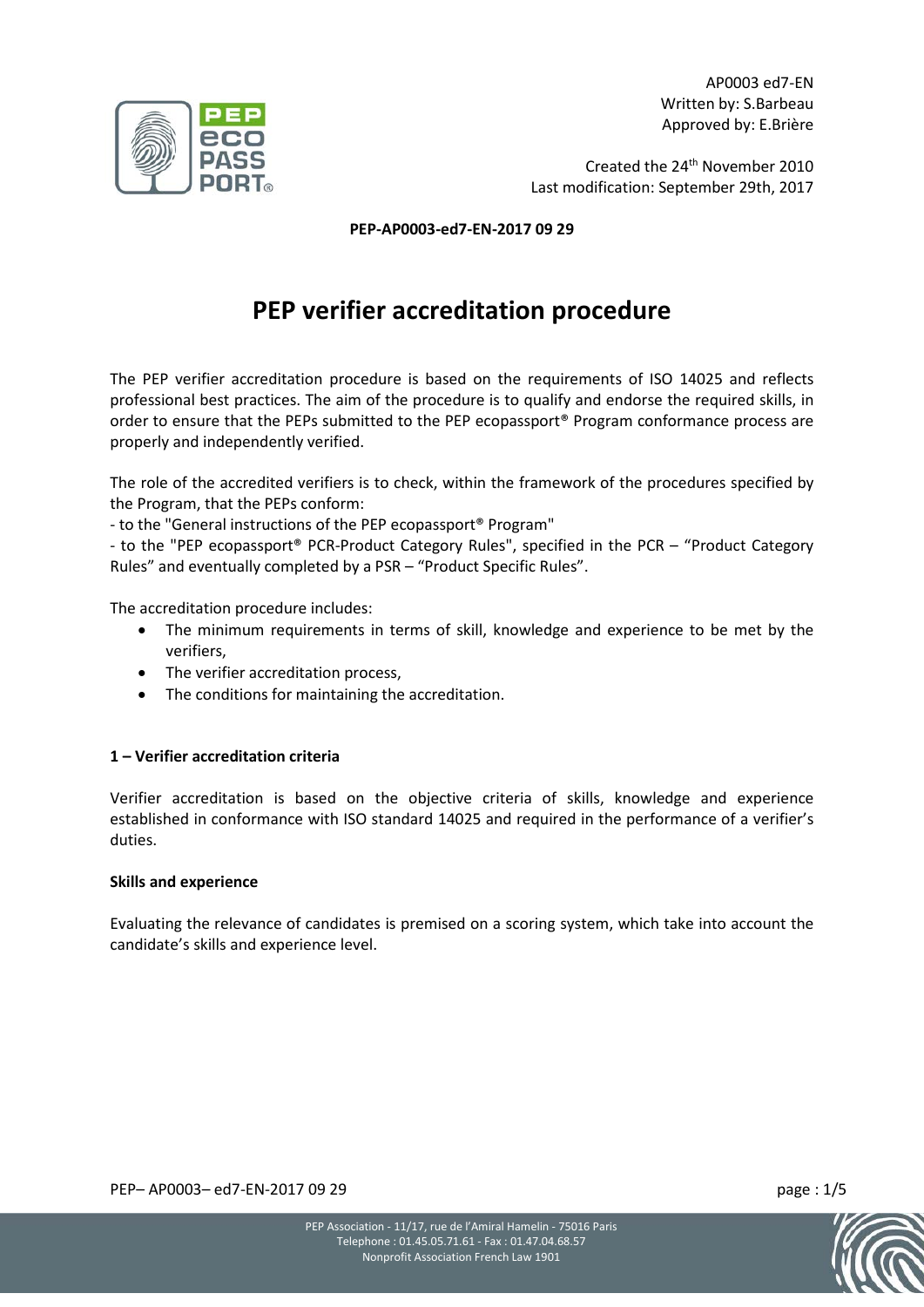The above tab presents this scoring system for each subject.

|                       |                       |                                                                       | Score    |         |          |           |       |
|-----------------------|-----------------------|-----------------------------------------------------------------------|----------|---------|----------|-----------|-------|
|                       |                       |                                                                       | 0        |         |          |           | 4     |
| Mandatory<br>criteria | Experience            | Professional experience (years)                                       | $\leq$ 3 | $3 - 5$ | $6 - 10$ | $11 - 20$ | $>20$ |
|                       |                       | Electrical / Electronic / HVAC - Rexperience (years)                  | $<$ 1    | $1 - 3$ | $4 - 6$  | $7 - 10$  | $>10$ |
|                       | Life Cycle Assessment |                                                                       |          |         |          |           |       |
|                       | methodology and       | Experience (years)                                                    | $<$ 1    | $1 - 3$ | $4 - 6$  | $7 - 10$  | >10   |
|                       | practice              |                                                                       |          |         |          |           |       |
|                       |                       | Type III environmental Type III environmental declarations production | $\leq$ 3 | $3 - 5$ | $6 - 10$ | $11 - 30$ | >30   |
|                       | declarations          | orverification (number, for less than 2 years)                        |          |         |          |           |       |
| Optional              |                       | Audit practice / verification in environmental sphere                 |          |         |          |           |       |
|                       |                       | Chair of a LCA review panel                                           |          |         |          |           |       |
| criteria              | <b>Bonus points</b>   | Other environmental declarations program                              |          |         |          |           |       |
|                       |                       | accreditation                                                         |          |         |          |           |       |

The minimum score required for continue the accreditation procedure is: Four points, with at least one point for each of the four mandatory criteria.

The applicant needs to justify his / her score for each criterion, through his application dossier.

# **Knowledge**

- Expertise in Life Cycle Assessment (LCA): familiarity with the concepts, tools, methods and knowledge of the corresponding standards in the ISO 14040s series,
- Knowledge of the standards applicable to the fields of labeling and environmental declarations and specifically ISO 14020 and ISO 14025,
- Knowledge of the regulatory framework regarding the equipment covered by the program,
- Knowledge of sectorial standards NF EN 15804+A1 :2014 or XP C08-100-1 :2014
- Familiarity with the PEP ecopassport® Program reference documents: "PEP ecopassport® PCR-Product Category Rules" and "General Instructions of the PEP ecopassport® Program"
- Knowledge of the activities related to the electrical and electronic products and of the environmental aspects associated with their life cycle,
- Knowledge of the language in wich the verifier conducts verifications.

### **2 – Verifier accreditation procedure**

The application is checked against the accreditation criteria mentioned in the previous section. This is done in two successive stages:

### - **1. Examination of the individual application dossier:**

The dossier compiled by the applicant indicates the skills, knowledge and experience gained and the supporting evidence, with:

- o A Curriculum Vitae
- o A cover letter
- o 2 environmental declarations done by himself / herslef (declarations + accompanying report, with data only disclosed to the reference panel in charge of the accredition interview – see point 2 above).

The applicant's dossier is examined and validated by the technical committee.

### - **2. Interview to check skills, knowledge and experience:**

When the dossier has been accepted by the technical committee, a panel of program assessors consisting of at least two members who are external to the organization to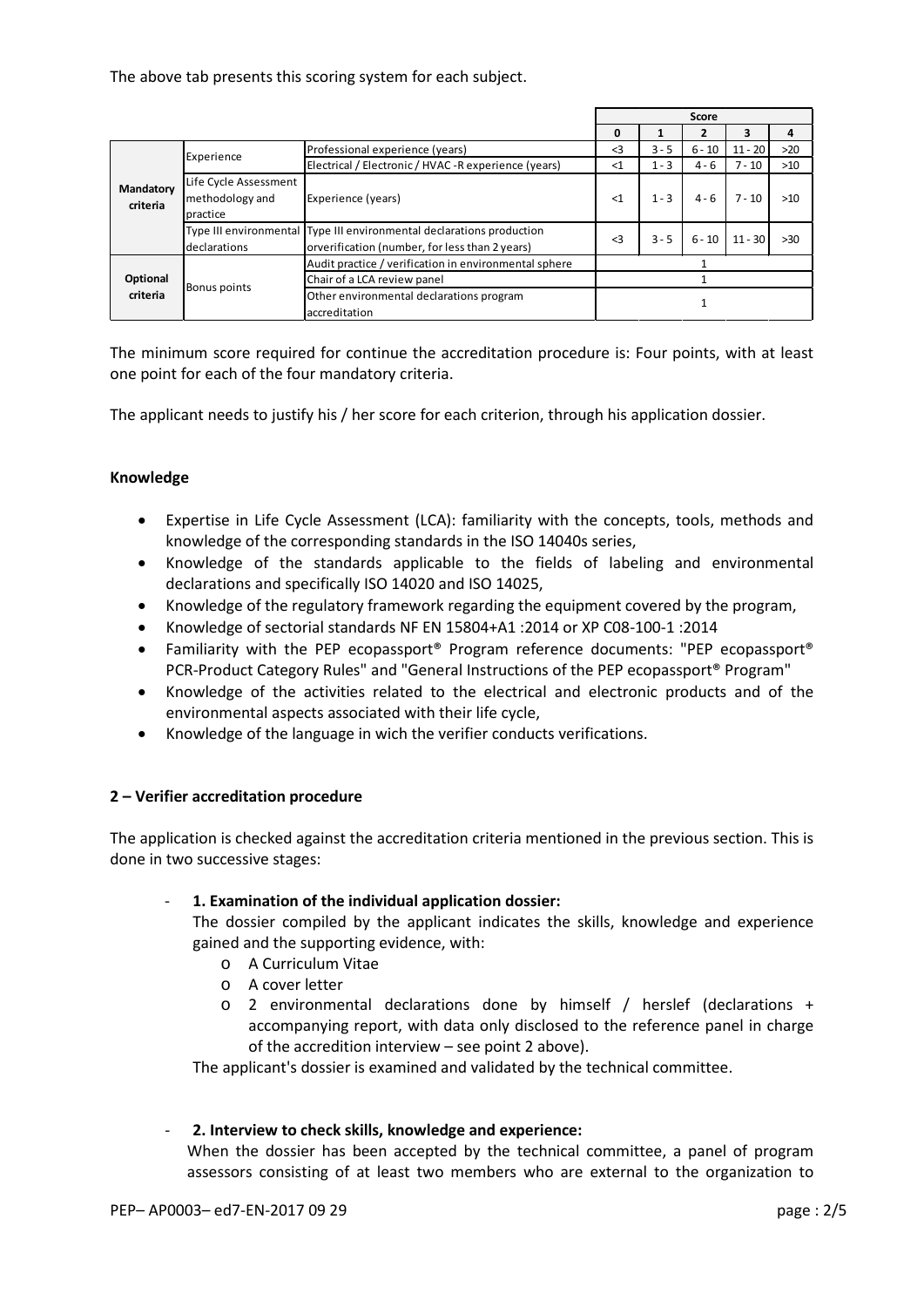which the applicant belongs is appointed. Members of this panel are also active members of the technical committee, for at least two years, and accredited verifiers for at least one year, updated of their accreditation. The program assessors' panel is appointed by the technical committee. The assessors are recognized for their experience in LCA, their expertise in program PCR, their ethics and their impartiality. They must avoid any action that may result in a conflict of interest. The assessors can belong to organizations that are not involved in the program or they can be members of the program.

The panel will realize the skills evaluation interview during a session of accreditation interview in a dedicated day. Dates of these days are defined in advance and are communicated on P.E.P. association website (minimum 1 session per year).

This panel interviews the applicant to assess his / her skills, knowledge and experience, through two elements:

- a) **A practice exercise**, based on a fictitious case: the candidate will give an argued reading of a PEP and / or accompanying report
- b) **An interview** for which the applicant can claim his / her skills, knowledge and experience. The interview focuses on the applicant's practical experience of creating type III environmental declarations and knowledge of drafting PEPs according to the rules of the PEP ecopassport® Program.

After the interview, the panel make a recommendation, through an accreditation verifier interview report (PEP-RE0004).

When these two stages have been completed, verifier accreditation is awarded by the PEP ecopassport® Program steering committee. It is based on the admissibility of the application dossier declared by the technical committee after a panel of assessors has checked the knowledge and experience of the applicant.

The steering committee:

- declares that the applicant is an accredited verifier,

- issues a declaration that is valid for three years,

- and includes the applicant in the list of accredited verifiers (PEP-AP0006).

- designates a sponsor, among more than 2 years accredited verifiers, and who will be the privileged contact of the new verifier during a period of 1 year (accompanying, exchanges…)

If the application is unsuccessful, the accreditation body gives the reasons for its rejection and the applicant can reapply as many times as he wishes, after a minimum period of three months.

The verifier accreditation procedure is described in annex 1.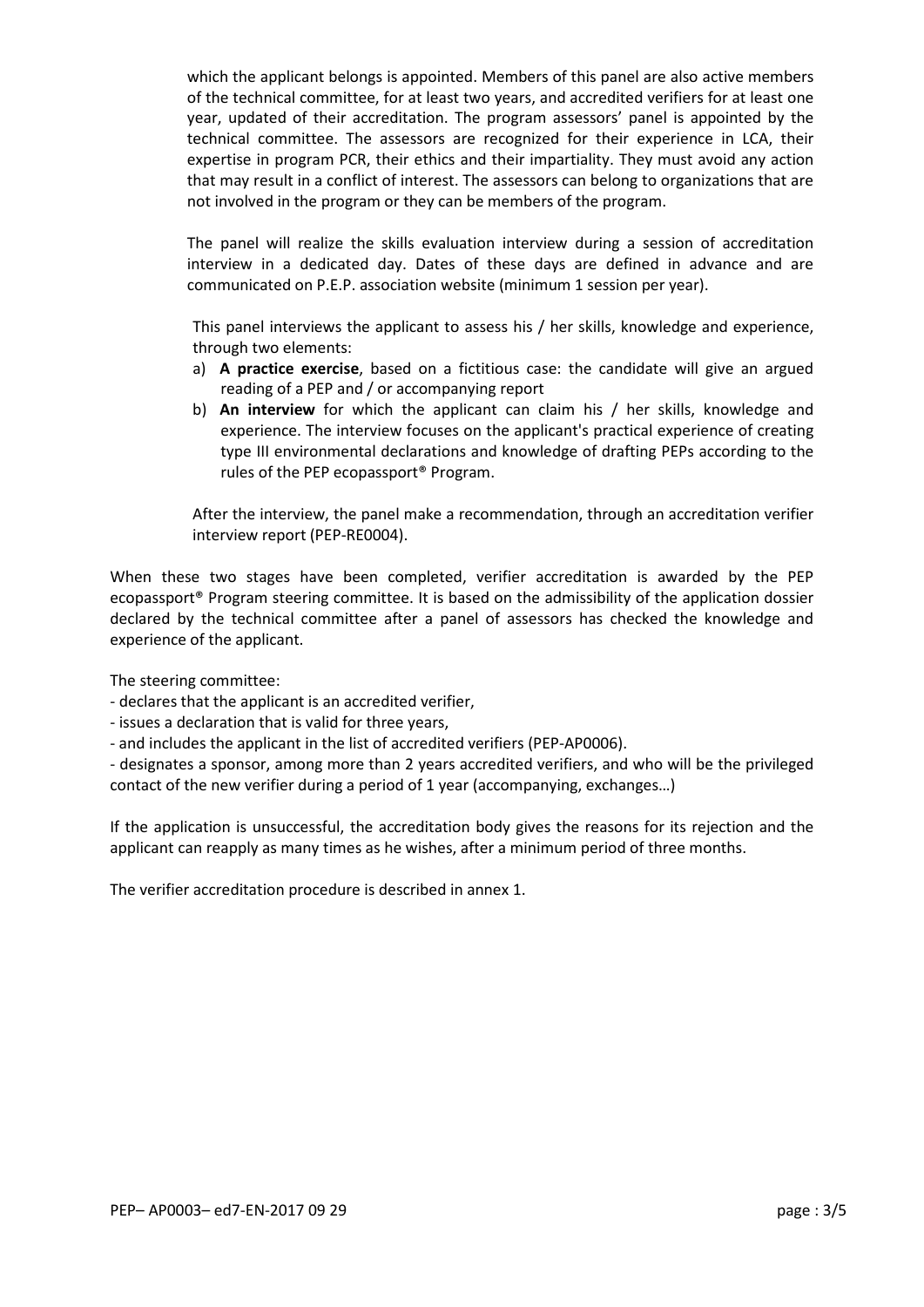### **3 - Maintaining and renewing the accreditation**

In order to renew the accreditation, the verifier must demonstrate to the competent body that during the three years following his accreditation:

- He has carried out at least two PEP verifications for the PEP ecopassport<sup>®</sup> Program.
- He is aware of any modifications to the program's standards and reference documents, if applicable,
- He has realized an annual activity report of his activity (see model RE0006-Activity report of accredited verifier) and communicated it to the P.E.P. association, prior to end of January. The synthesis can be presented in General Assembly. If the annual activity report is provided after end of January, the accreditation suspension will be considered at technical committee level.

If these 3 criteria are successful, the verifier must take the necessary steps to renew its accreditation:

- Complete the certificate of verifier accreditation renewal form (PEP-RE0005).
- Communicate the required proofs to the technical committee, who will notify this renewal through the accredited verifiers list (PEP-AP0006), after steering committee agreement.

If the renewal accreditation is unsuccessful, after the third anniversary of the accreditation, the end of accreditation is notified through the accreditation verifiers list (PEP-AP0006).

# **4 – Reclamations and sanctions**

In case of claim or issues lift to the PEP ecopassport® program, the relevant instance will be seized and may initiate proceedings.

Claims may include:

- the knowledge and / or inadequate skills of the verifier,
- unsatisfactory audits;
- non-compliance with its obligation of training;
- the volume of insufficient activity;
- the non-independence recognized.

If necessary, sanctions could be applied up to a suspension or withdrawal of recognition ability of the verifier.

Decisions may constitute jurisprudence will be followed up by the appropriate authority.

### **5 – Associated fees**

The application to an accredited verifier role involves **administrative fees** for processing the application

Once the accreditation is obtained by the applicant, and fees payment made, he is entitled to join the network of the Accredited verifiers of the PEP ecopassport® Program. This status leads to an **annual contribution** to the program operator P.E.P. Association.

These associated fees are described in the AP0019 procedure.

Only accredited verifiers who have paid in due time fees and annual contribution are allowed to deliver the PEP Conformity Declaration in accordance with the PEP ecopassport® Program as described in the AP0002 procedure.